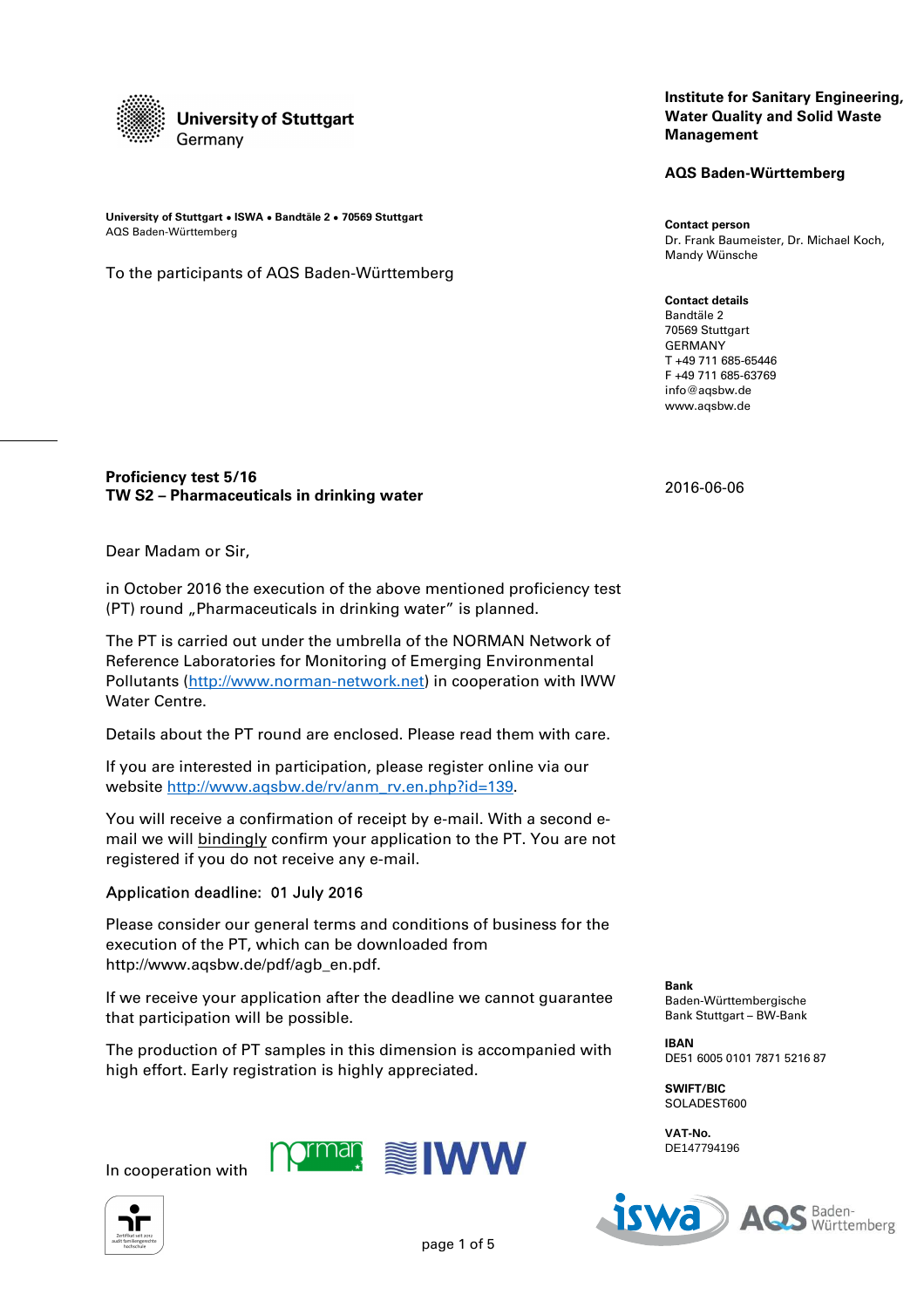If you have any questions, please do not hesitate to contact us:

AQS Baden-Württemberg, Bandtäle 2, 70569 Stuttgart, Germany Phone: +49 711 685 65446 Telefax: +49 711 685 63769 E-Mail: info@aqsbw.de Contact: Mandy Wünsche, Dr. Frank Baumeister, Dr. Michael Koch

Best regards

Holf

Scientific director AQS PT coordinator

 $T$ J $V$ 

Dr.-Ing. Michael Koch Dr.-Ing. Frank Baumeister

Annex:

Details of the proficiency test exercise



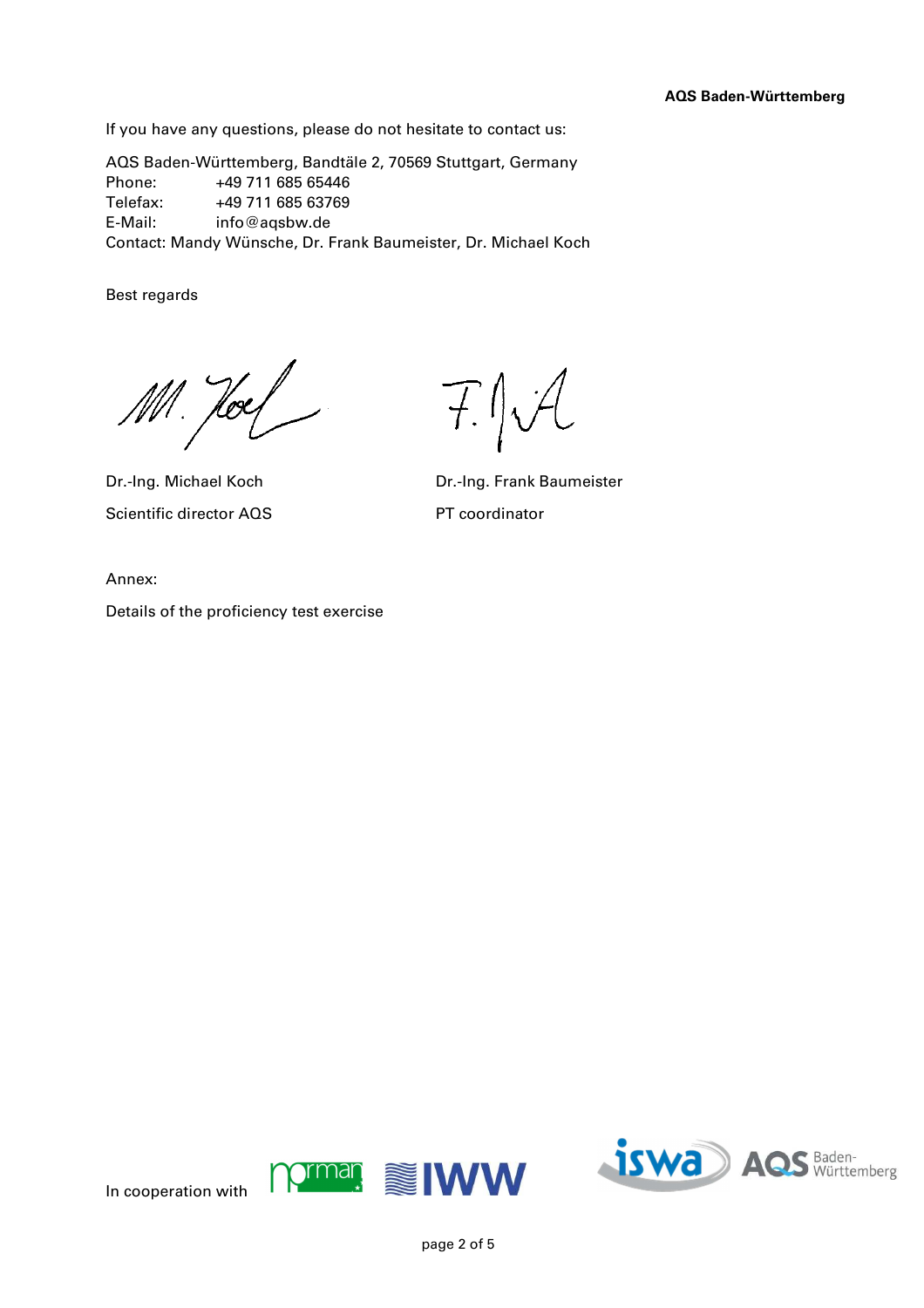### Details of the proficiency test round RV 5/16 TW S2 – Pharmaceuticals in drinking water – June 2016

### Parameters

- sulfadiazine
- sulfadimidine
- sulfamethoxazole
- sulfaethoxypyridazine
- sulfamerazine
- sulfathiazole
- sulfadoxine
- sulfamethoxypyridazine
- sulfachloropyridazine
- sulfadimethoxine
- trimethoprime

## **Matrix**

Drinking water

### **Dates and deadlines**

• Registration deadline: 01 July 2016

## Please register for this PT preferably via our website

(http://www.aqsbw.de/rv/anm\_rv.en.php?id=139).

You will receive a confirmation of receipt by e-mail. With a second e-mail we will bindingly confirm your application to the PT. You are not registered if you do not receive any e-mail.

- Dispatch of the samples: 11 October 2016
- The sample preparation and dispatch will be organised by IWW
- Deadline for submission of results: Via our website only. Data input will be possible only until 07 November 2016, 24:00h

#### Sample dispatch

Samples will be sent by courier service.

#### Sample details

• 3 samples for the determination of above mentioned parameters in 1000-mlground bottles. Preservation by adding 40 mg/l sodium azide. The samples also contain acetonitrile as solubility promoter.

#### Permitted analytical methods

Participants are free to choose a suitable method.

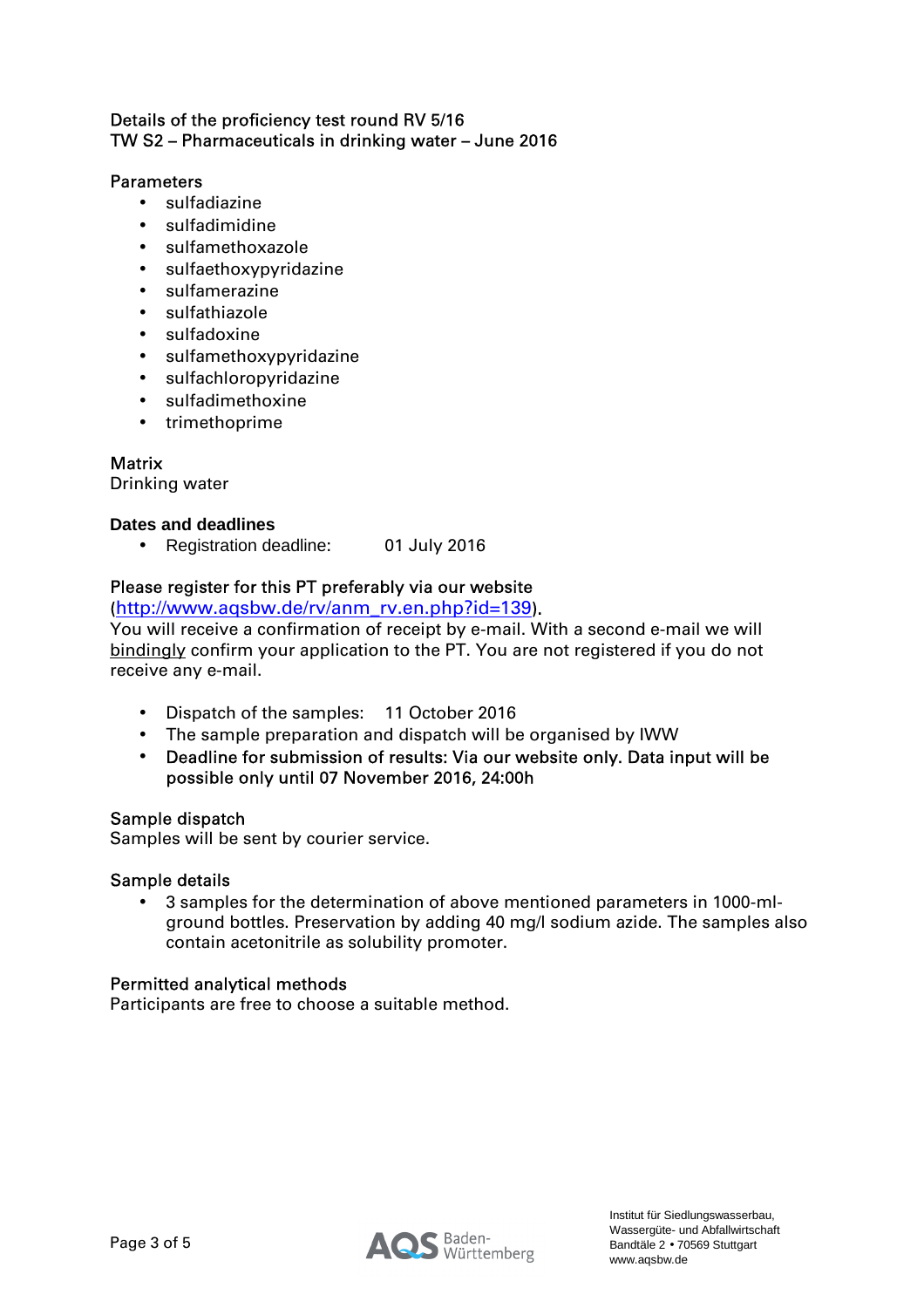# Limit of quantification

The analytical methods must be suitable to achieve the following limits of quantification:

| <b>Parameter</b>       | limit of quantification |
|------------------------|-------------------------|
| sulfadiazine           | 50 ng/L                 |
| sulfadimidine          | 50 ng/L                 |
| sulfamethoxazole       | 50 $\frac{ng}{L}$       |
| sulfaethoxypyridazine  | 50 $\frac{ng}{L}$       |
| sulfamerazine          | 50 ng/L                 |
| sulfathiazole          | 50 $\frac{ng}{L}$       |
| sulfadoxine            | 50 ng/L                 |
| sulfamethoxypyridazine | 50 $\frac{ng}{L}$       |
| sulfachloropyridazine  | 50 ng/L                 |
| sulfadimethoxine       | 50 $\frac{ng}{L}$       |
| trimethoprime          | 50 $\frac{ng}{L}$       |

## Execution of the analysis

The samples must be analysed in the own laboratory with own personnel and own equipment. Subcontracting of the analysis is not allowed.

## Evaluation and assessment of the single values

The statistical evaluation will be executed according to DIN 38402 – A45 or ISO/TS 20612 "Interlaboratory comparison for proficiency testing of analytical chemistry laboratories" with the combined estimator Hampel/Q-method, a method of robust statistics. The assigned value  $x_{\text{ot}}$ , derived from the weighings of the spiked samples and the matrix content<sup>1,2</sup> will be used for the assessment of the single values preferably. Only if this is not possible, the Hampel estimator as robust mean value of the participants' data will be used.

If possible, the standard deviation for proficiency assessment  $\sigma_{\rm pt}$  will be taken from a variance function. Otherwise, the standard deviation calculated with the Q method will be used for the calculation of  $z_0$ -scores according to DIN 38402 - A45 (chapter 10.4) or ISO/TS 20612 respectively.  $\sigma_{pt}$  will be limited for all parameters as follows:

lower limit: 5% upper limit: 25%



 $\overline{a}$ <sup>1</sup> Rienitz, O., Schiel, D., Güttler, B., Koch, M., Borchers, U.: A convenient and economic approach to achieve SI-traceable reference values to be used in drinking-water interlaboratory comparisons. Accred Qual Assur (2007) 12: 615-622.

 $2$  Koch, M., Baumeister, F.: Traceable reference values for routine drinking water proficiency testing: first experiences. Accred Qual Assur (2008) 13: 77-82.